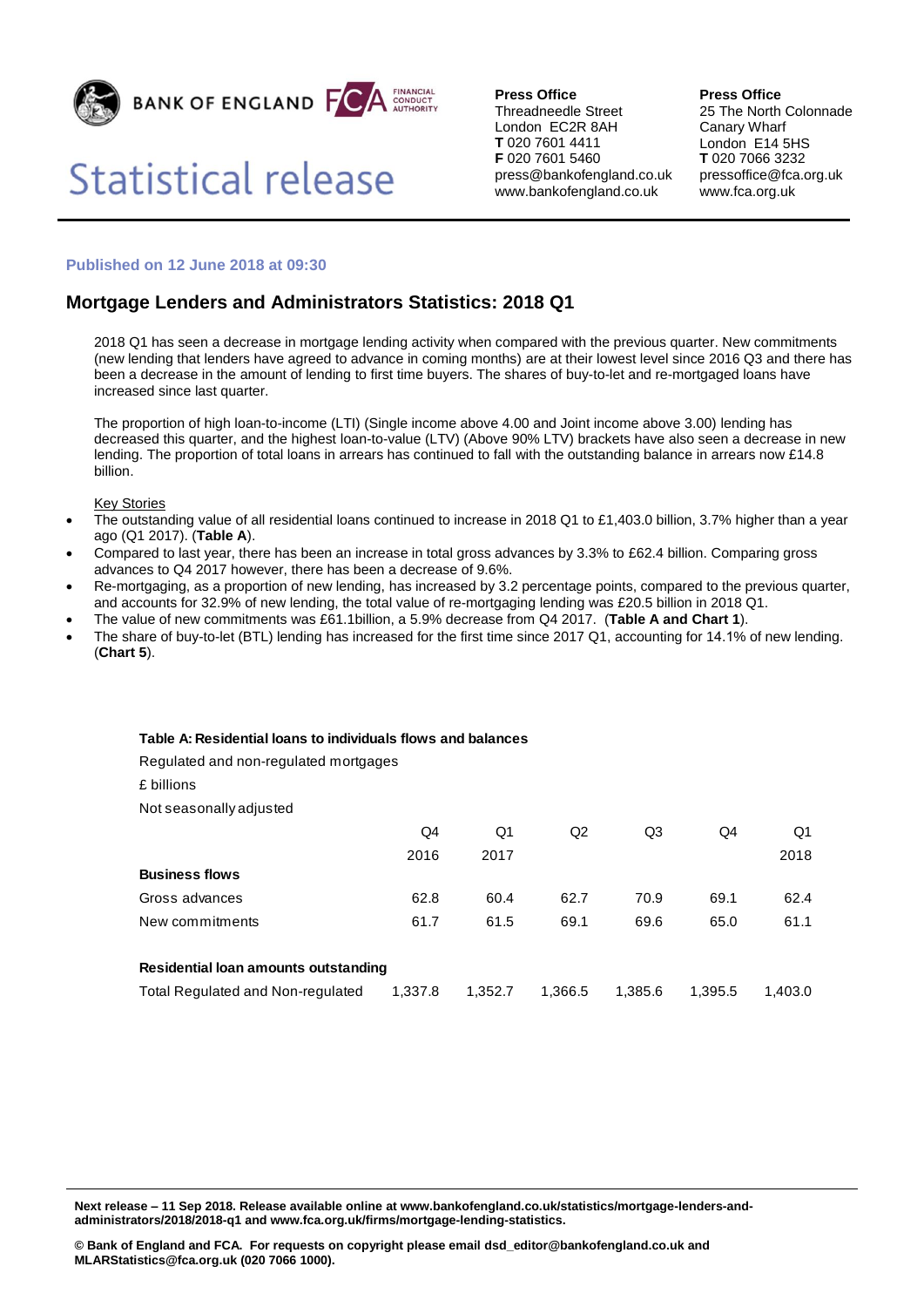

 In Q1 2018, the proportion of mortgage loans at less than 2% above Bank base rate (BBR) has continued to increase to 76.1% of the market. On the other hand, the percentage of loans extended 4% or more above BBR has decreased to 3.3%. The 2<3% above BBR bracket shrunk by 1.5 percentage points since last quarter. (**Chart 2**).



Chart 2: Per cent of business above Bank Rate - Gross Advances

**Next release – 11 Sep 2018. Release available online at www.bankofengland.co.uk/statistics/mortgage-lenders-andadministrators/2018/2018-q1 and www.fca.org.uk/firms/mortgage-lending-statistics.**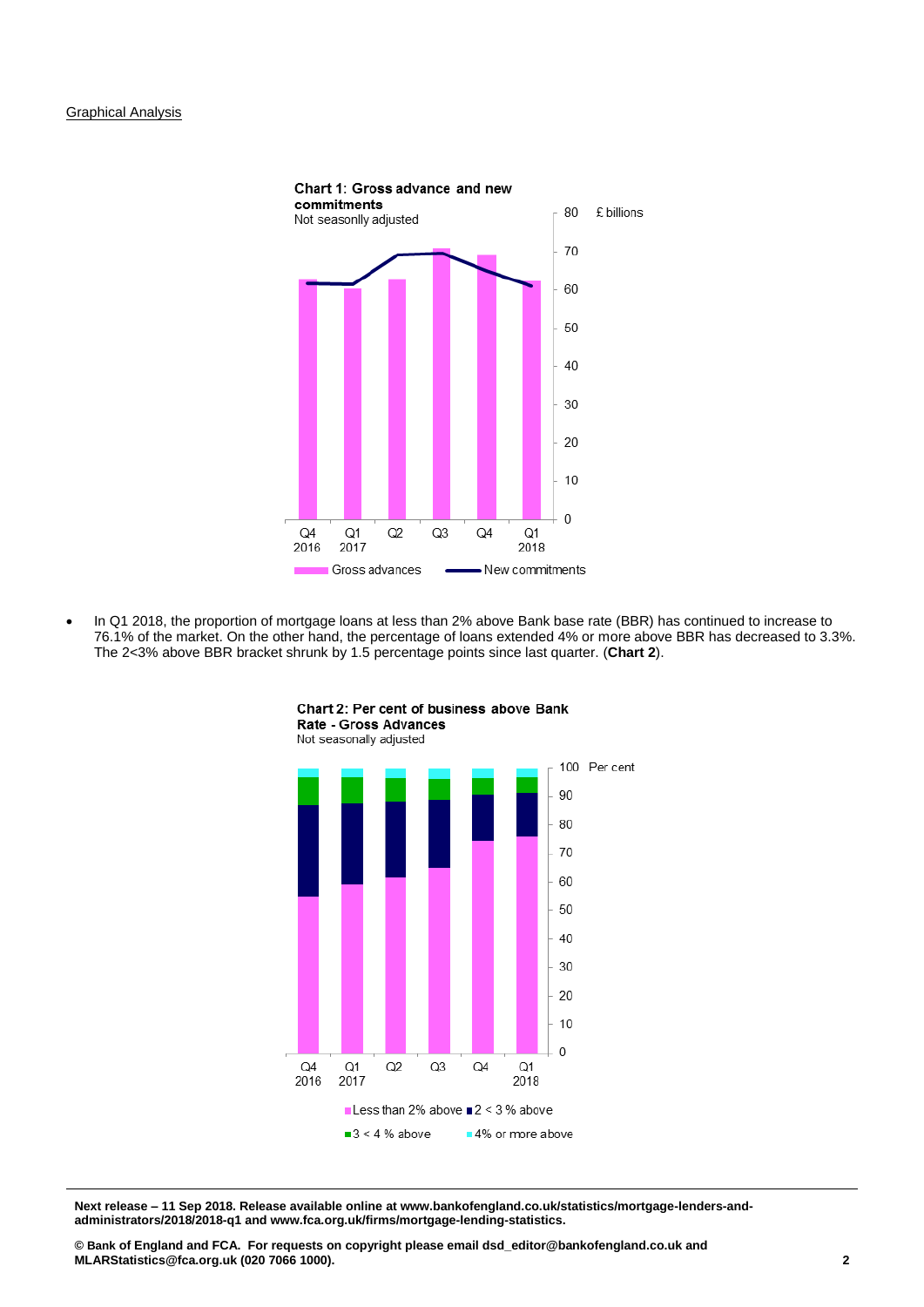There has been a decrease in the proportion of higher loan-to-value (LTV) loans when comparing Q1 2018 to Q4 2017 and when comparing annual figures. This can be linked to the fall in the house purchases share, with a greater proportion of remortgages. New lending in the lowest bracket <= 75% has increased to 66.1% of the total figure. (**Chart 3**).



Chart 3: Gross advances by loan-to-value (LTV) ratios and purpose by loan

- The share of new lending in the highest loan-to-income (LTI) brackets in Q1 2018 decreased overall compared to last quarter, however increased since last 2017 Q1 (**Chart 4**). In Q1 2018, compared to the previous quarter:
	- New lending in the single income, and at least 4.0 LTI category, decreased by 0.4 percentage points to 10.6%;
	- New lending in the joint income, and at least 3.0 LTI category, decreased by 0.7 percentage points to 33.3%;



When compared with the previous quarter (Q4 2017) there has been a 3.4 percentage point decrease in the proportion of new loans for house purchases from 64.4% to 61.0%, driven by a further decrease in home movers. On the other hand lending to existing borrowers in the form of re-mortgages increased by 3.2 percentage points from 29.7% to 32.9% (**Chart 3, 4 and 5**).

**Next release – 11 Sep 2018. Release available online at www.bankofengland.co.uk/statistics/mortgage-lenders-andadministrators/2018/2018-q1 and www.fca.org.uk/firms/mortgage-lending-statistics.**